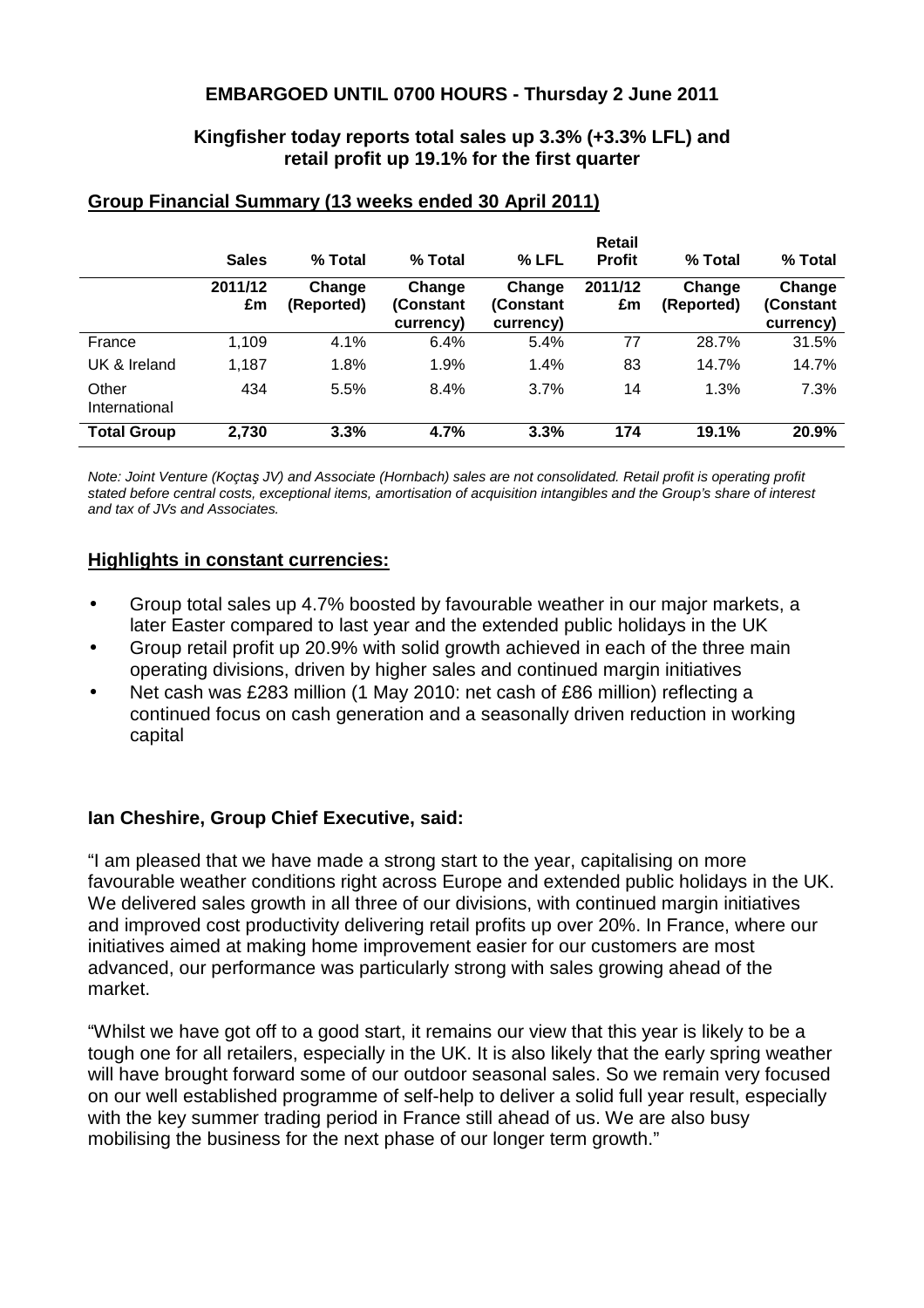# **Enquiries:**

| Ian Harding, Group Communications Director | 020 7644 1029 |
|--------------------------------------------|---------------|
| Sarah Gerrand, Head of Investor Relations  | 020 7644 1032 |
| Nigel Cope, Head of Media Relations        | 020 7644 1030 |
| Clare Haines, Media Relations Officer      | 020 7644 1286 |
| <b>Brunswick</b>                           | 020 7404 5959 |

Further copies of this announcement can be downloaded from www.kingfisher.com or by application to: The Company Secretary, Kingfisher plc, 3 Sheldon Square, London, W2 6PX.

# **Financial position**

No material events or transactions impacting the Group's strong financial position have taken place since the previously announced 29 January 2011 balance sheet date.

# **Delivering Value**

Progress continued with the final year of the seven step programme to improve cash returns and deliver a step-change in shareholder value. The key components of the programme are as follows:

- 1. Driving up B&Q UK & Ireland's profit
- 2. Exploiting our UK Trade opportunity
- 3. Expanding our total French business
- 4. Rolling out in Eastern Europe
- 5. Turning around B&Q China
- 6. Growing Group sourcing
- 7. Reducing working capital

Also in the quarter progress was made with mobilising the next stage of our development, **Delivering More Value – Creating the Leader,** under the general themes of making home improvement easier, developing a 50% core common range and accelerating our expansion.

# **Company Profile:**

**Kingfisher plc** is Europe's leading home improvement retail group and the third largest in the world, with 860 stores in eight countries in Europe and Asia. Its main retail brands are B&Q, Castorama, Brico Dépôt and Screwfix. Kingfisher also has a 50% joint venture business in Turkey with the Koç Group, and a 21% interest in, and strategic alliance with, Hornbach, Germany's leading large format DIY retailer.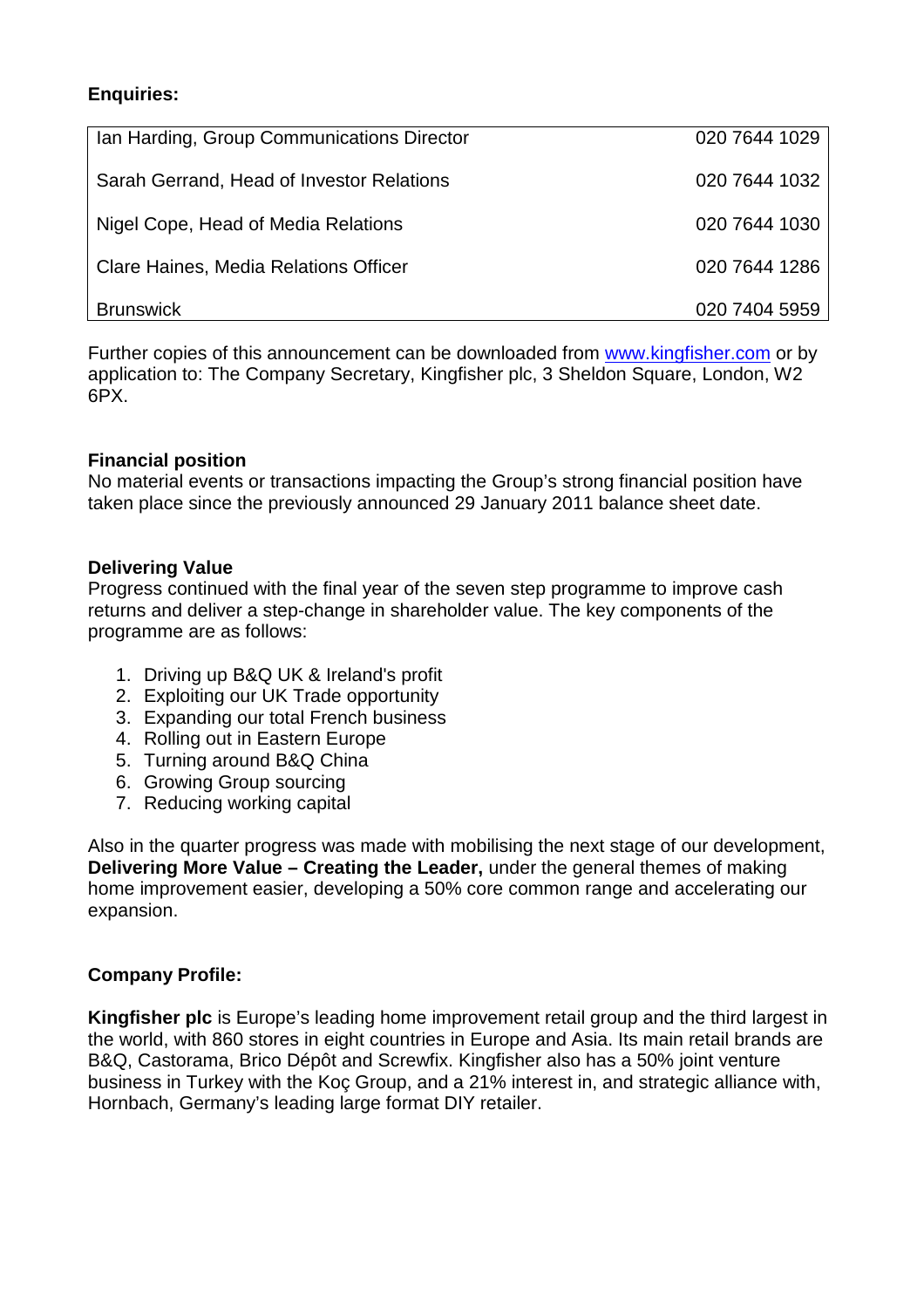# **2011/12 Q1 TRADING REVIEW - FRANCE**

| Sales £m       | 2011/12 | 2010/11 | % Change                    | % Change   | % LFL  |
|----------------|---------|---------|-----------------------------|------------|--------|
|                |         |         | (Reported)                  | (Constant) | Change |
| France         | 109     | 1.065   | 4.1%                        | 6.4%       | 5.4%   |
|                |         |         |                             |            |        |
| __<br>$\cdots$ | ------- | ------- | $\sim$ $\sim$ $\sim$ $\sim$ | ----       |        |

| <b>Retail profit £m</b> | 2011/12 | 2010/11 | % Change   | % Change   |
|-------------------------|---------|---------|------------|------------|
|                         |         |         | (Reported) | (Constant) |
| France                  |         | 60      | 28.7%      | 31.5%      |

France comprises Castorama and Brico Dépôt 2011/12: £1 = 1.16 euro (2010/11: 1.13 euro)

#### **All trading commentary below is in constant currencies**

# **Kingfisher France**

Kingfisher France continued to outperform the market with favourable weather and selfhelp initiatives driving sales ahead 6.4% to £1,109 million (+5.4% LFL). According to Banque de France sales for the home improvement market  $(1)$  were up 2.5%. Across both Castorama and Brico Dépôt, two stores were revamped, adding around 1% new space compared to Q1 last year.

Retail profit grew by 31.5% to £77 million driven by the strong sales growth and higher gross margins (+90 basis points) from increased direct sourcing and continued buying optimisation benefits.

**Castorama** total sales grew by 6.4% to £609 million (+6.4% LFL) supported by continued progress with the store modernisation programme (64% of total selling space now completed), new range introductions and the innovative 'Do-it-Smart' marketing campaign aimed at making home improvement projects easier for customers.

Seasonal categories were up around 14% boosted by favourable weather and new garden furniture and barbecue ranges. Non-seasonal sales were up around 5% with sales of new decorative and bathroom ranges, supported by new catalogues, performing particularly well.

**Brico Dépôt,** which more specifically targets the trade professional, delivered total sales growth of 6.2% to £500 million (+4.1% LFL). The trade market <sup>(2)</sup>, which last year declined by 4%, appears to have improved following a pick-up in new housing starts and planning consents.

Self-help initiatives to drive sales and footfall continued to progress well in Q1 including a continued extensive programme of range refreshment, more 'arrivages' promotions (rolling programme of one-off special buys) and the re-launch of the Brico Dépôt 'Le Book' pocketsized catalogue to reinforce Brico Dépôt's value credentials. New shower and indoor tiling ranges introduced last year performed particularly well (+13% LFL).

 $(1)$  Banque de France data excludes the heavier trade market

 $^{(2)}$  Private building market Jan-Dec 2010 according to UNIBAL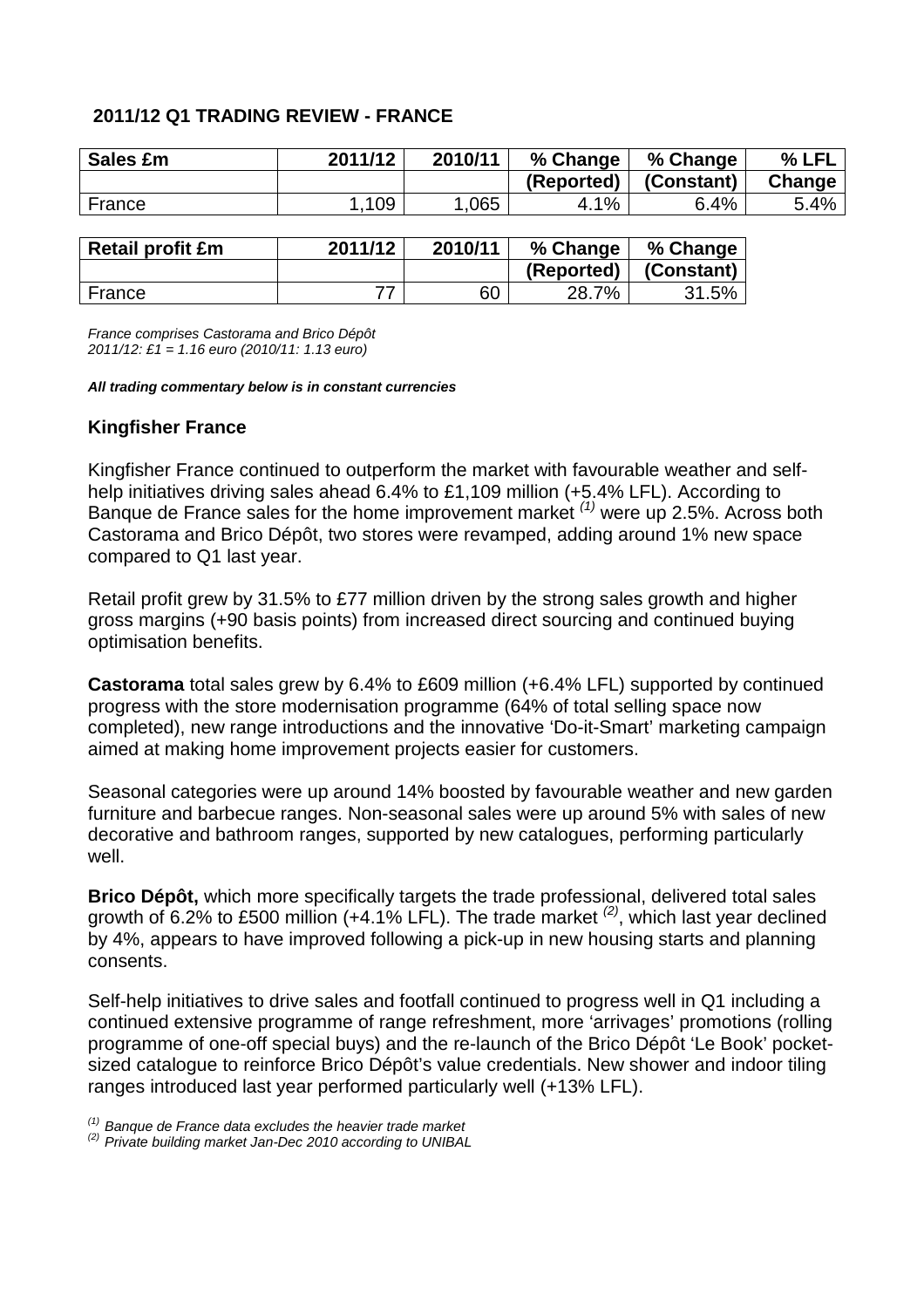### **2011/12 Q1 TRADING REVIEW - UK & IRELAND**

| Sales £m     | 2011/12 | 2010/11 | % Change   | % Change   | % LFL  |
|--------------|---------|---------|------------|------------|--------|
|              |         |         | (Reported) | (Constant) | Change |
| UK & Ireland | .187    | 166     | $1.8\%$    | .9%        | $.4\%$ |

| <b>Retail profit £m</b> | 2011/12 | 2010/11 | % Change   | % Change   |
|-------------------------|---------|---------|------------|------------|
|                         |         |         | (Reported) | (Constant) |
| UK & Ireland            | 83      | 70      | 14.7%      | 14.7%      |

UK & Ireland comprises B&Q in the UK & Ireland and Screwfix 2011/12: £1 = 1.16 euro (2010/11: 1.13 euro)

#### **All trading commentary below is in constant currencies**

### **Kingfisher UK & Ireland**

Total sales were up 1.9% to £1,187 million (+1.4% LFL) supported by favourable weather and the extended public holidays late in the quarter. Retail profit grew by 14.7% benefiting from the sales growth and continued gross margin and cost initiatives.

**B&Q UK & Ireland's** total sales grew by 1.5% to £1,063 million (+1.5% LFL). Seasonal categories were up around 15% with new garden furniture and outdoor paint ranges performing well. However indoor project sales (showroom) were down around 10% as customers preferred to concentrate on outdoor projects. TradePoint continues to progress well with 500,000 trade professionals now registered and a new free, next day bulky goods delivery service launched in the quarter.

Retail profit grew by 10.1% to £74 million. Gross margin was slightly down year on year as the higher sales mix of lower margin seasonal product and targeted promotions to drive footfall during the key spring season offset the on-going benefits from more direct sourcing. A strong focus on operating cost efficiencies also continued.

Shortly after Q1, Kingfisher paid £23 million to buy up to 31 leasehold properties from the administrator of Focus DIY. Subject to regulatory approval and discussions with landlords, these stores will reopen in the B&Q format in due course.

**Screwfix** total sales grew 5.4% to £124 million boosted by new ranges and the addition of specialist trade desks exclusive to plumbers and electricians within Screwfix outlets. Four new outlets were opened during Q1, taking the total to 166. Retail profit was £9 million, up £4 million year-on-year, reflecting the strong sales growth, distribution efficiencies and tight cost control.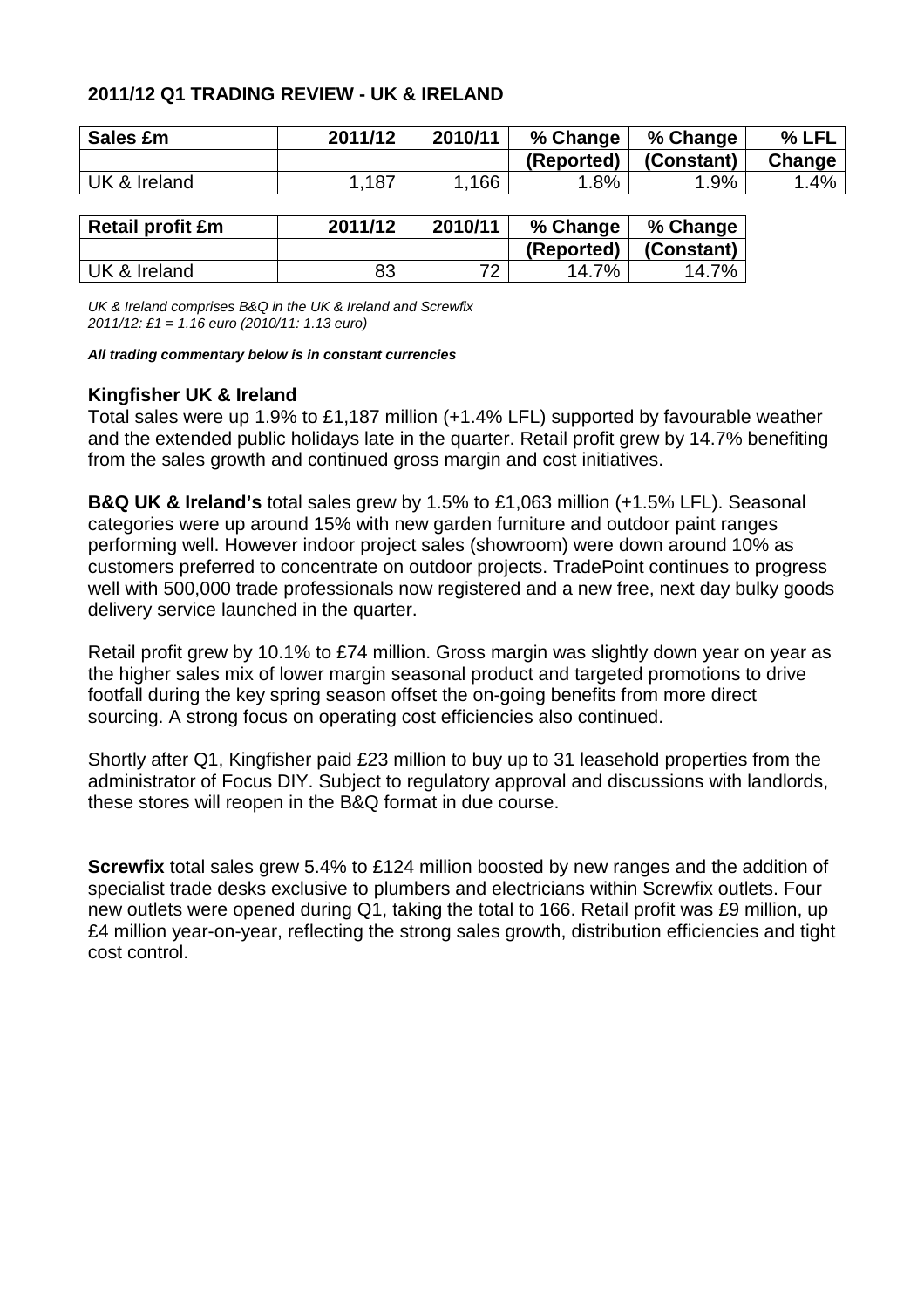### **2011/12 Q1 TRADING REVIEW - OTHER INTERNATIONAL**

| Sales £m            | 2011/12 | 2010/11 | % Change   | % Change   | % LFL   |
|---------------------|---------|---------|------------|------------|---------|
|                     |         |         | (Reported) | (Constant) | Change  |
| Other International | 434     | 411     | 5.5%       | 8.4%       | $3.7\%$ |

| <b>Retail profit £m</b> | 2011/12        | 2010/11 | % Change   | % Change   |
|-------------------------|----------------|---------|------------|------------|
|                         |                |         | (Reported) | (Constant) |
| Other International     | $\overline{4}$ | 14      | 1.3%       | 7.3%       |

Other International comprises Poland, China, Spain, Russia, Turkey JV and Hornbach in Germany. Joint Venture (Koçtaş JV) and Associate (Hornbach) sales are not consolidated

2011/12: £1 = 1.16 euro (2010/11: 1.13 euro)

2011/12: £1 = 4.60 Polish zloty (2010/11: 4.44 Polish zloty)

2011/12: £1 = 10.60 Chinese renminbi (2010/11: 10.47 Chinese renminbi)

#### **All trading commentary below is in constant currencies**

**Other International** total sales increased by 8.4% to £434 million (3.7% LFL). Retail profit was up 7.3% to £14 million, reflecting solid profit growth in Poland, continued strong growth in Spain and lower losses in China. During Q1, one store opened in Russia, being a smaller 'city store' format in Moscow.

### **Eastern Europe**

Sales in **Poland** were up 7.7% to £250 million (+4.5% LFL) benefitting from a more stable market following a very tough first half last year. Retail profit was up 4.5% to £24 million reflecting the solid sales growth, benefits from more direct sourcing and continued tight cost control. In **Russia**, sales grew 26.1% to £53 million. In **Turkey**, Kingfisher's 50% JV, Koçtaş, delivered flat retail profit, benefitting from strong sales growth (+9.3% LFL) and tight cost control, offset by higher new store pre opening costs compared to last year.

Elsewhere, in **Spain** the Brico Dépôt business continued to grow sales and profit in a tough market with sales reaching £63 million in the quarter. **Hornbach,** in which Kingfisher has a 21% economic interest, delivered a loss of £2 million (2010/11: break even result).

**B&Q China** sales declined 8.5% to £68 million (-6.6% LFL) reflecting three fewer stores compared with Q1 last year and difficult comparatives (2010/11:+13.6% LFL). The 'fix-it' phase of the turnaround plan remains on track with losses of £7 million falling in line as planned compared to Q1 last year (2010/11: £11 million loss), with this period traditionally the weakest trading quarter of the financial year in China, because of the Chinese New Year impact.